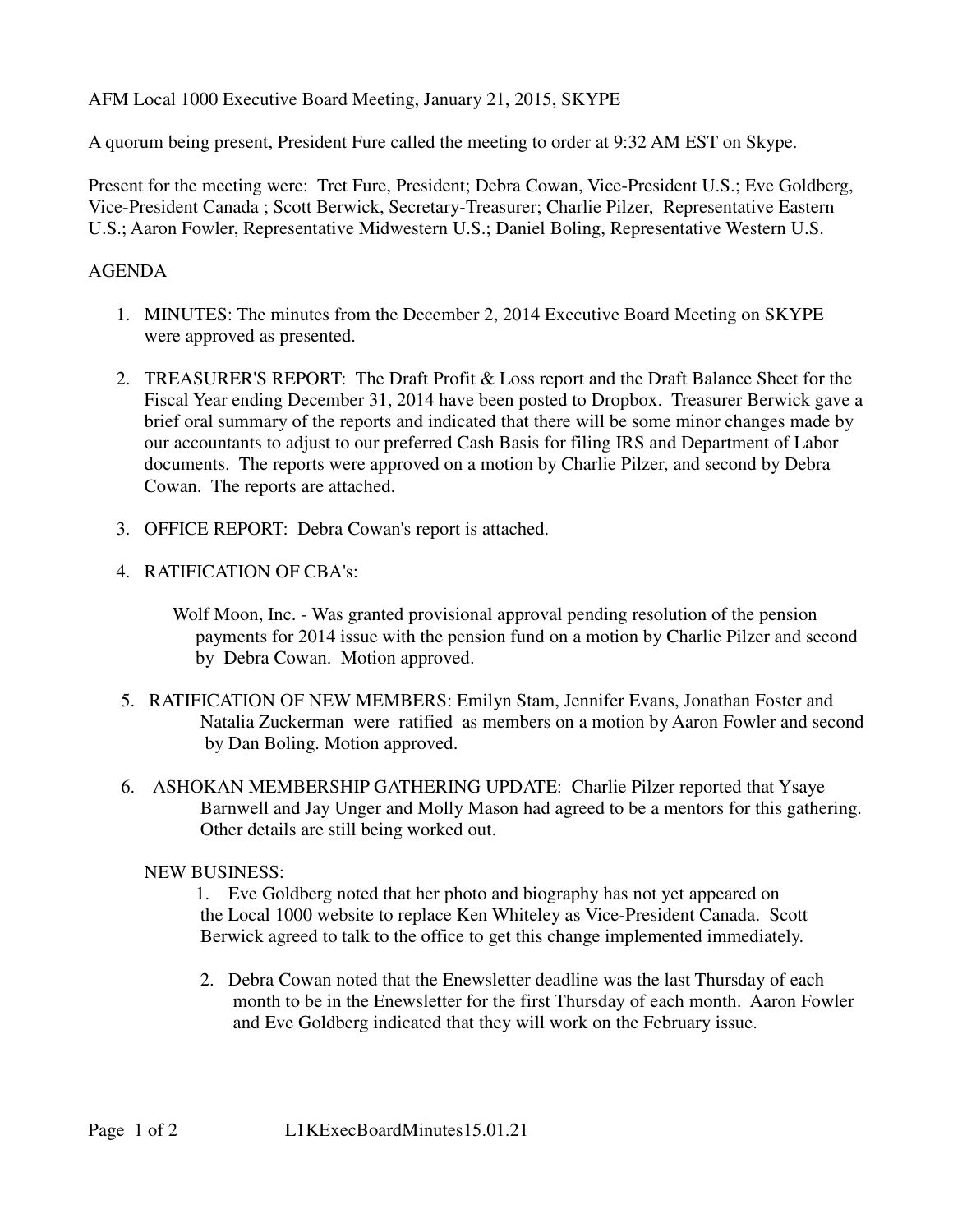- NEXT MEETING: 4 PM at Folk Alliance International conference in Kansas City, MO on February 17, 2015.
- . ADJOURNMENT: The meeting was adjourned at 10:37 AM EST on a motion by Debra Cowan.

Respectfully submitted,

Scott Berwick, Secretary-Treasurer

Attachments:

Treasurer's Reports: 2014.12.31FiscalYearBalanceSheetAccrualVsLastYearDraft.pdf 2014.12.31FiscalYearBalanceSheetCashVsLastYearDraft.pdf 2014.12.31FiscalYearProfit&LossAccrualVsLastYearDraft.pdf Office Report – DebOfficeReport.1.21.15.pdf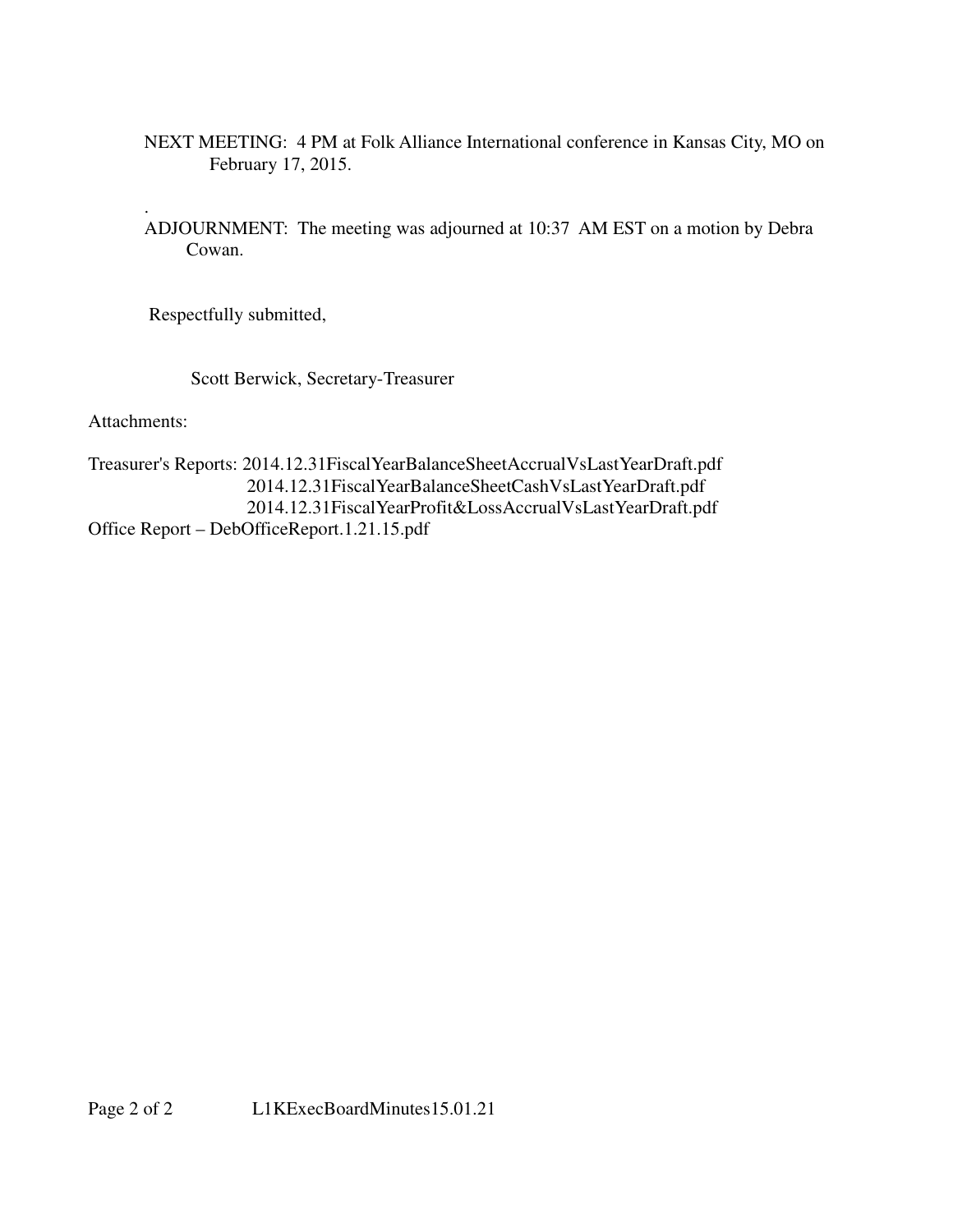### **1.21.15 Office Report to Ex. Board**

Please refer to weekly office reports for details of tasks completed and specific hours worked. L1KExecutiveBoardReportsFiles—>Office Reports-------->Office Weekly Reports

## **Personnel**

### -**Staff Hours**

With Colin in the Sudan, Richard has taken Colin's hours and is working 40 hours per week. Again, hours worked for the week and proposed days to be worked are always stated in their weekly office reports.

One of Colin's concerns is that his schedule sometimes prevents him from getting in his full 20 hours per week. I have let him know that this is to be expected, especially since he is a working musician. His absences (specifically the extended trips overseas) are certainly noticed, but we have been doing okay and Richard is doing quite well flying solo when Colin is away.

### -**Performance Reviews**

Colin's performance review took place over Skype on Dec. 22, 2014 and was conducted between Colin and myself. The review period was for December 31, 2013-December 31, 2014. Colin rated in the exceeds expectations in most categories or meets expectations for a few of the items that he was evaluated on. Colin's goals for the coming year include but are not limited to:

- learning more about Visa and Immigration
- learning more about our website, including coding and development
- Continue to expand and improve on the relational database that he has implemented in the office.

Richard's performance review will be done in May 2015.

#### **Technology and Organization** -**Website**

We've had a number of breakdowns with the website due to memory and server issues. We have had to ask Dana Whittle to come in to help us with those issues since this is an area that the office nor myself has experience. We have had to call on Dana a number of times to assist with complex issues and she quoted a price of \$500/year as a retainer to continue with this service. I asked her what we get and she gave a list of tasks that would be included in this price (see Appendix A).

At this point, there are only four people with access to the backend of the website: Dana, Colin, Richard and myself. We do not expect Dana to be available for routine things, and if any of the three of us are not available to do a routine update, it won't get done. Richard is the one with the least experience but he is learning and has accomplished some of the more routine tasks such as the newsletter and blog updates. I am certain that as we continue, Richard will learn more about the website. This said, it's my opinion that we should have another person, either Board member or regular member besides the three of us that knows the Wordpress platform to help with routine maintenance and updating.

### -**Filemaker Database (DB)**

Colin has created relational DB that serves these functions:

- We can now more easily keep track of and search membership data, enabling much more efficient office operations.
- Data for all CBA Employers is now also stored in this database, including status of negotiations/renewals, communications notes, dates agreements sent to AFM/EPF, etc.
- Colin created tables in this database to keep track of all pension contributions, including all relevant details for pension fund, such as check numbers, members covered, dates received, etc.

By setting this up as a relational database, we can now also generate reports for individual members pension contribution history. Before Colin left for the Sudan, he had just finished entering all retroactive data for 2014. This DB is probably one of best tools that we have for keeping track of our members.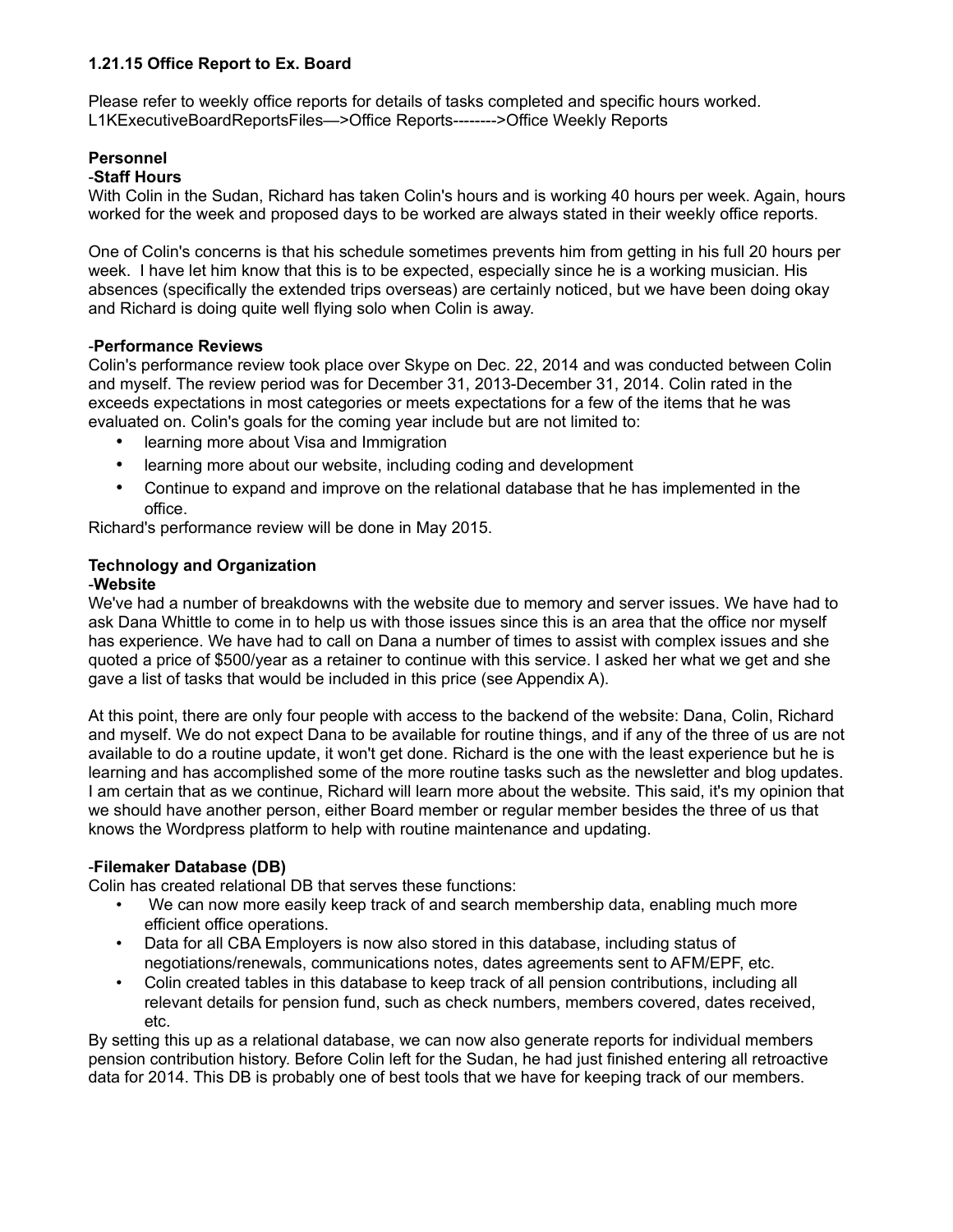### **Overall Office Conditions**

We are now at a place where we have an excellent office staff who are conscientious, innovative and take initiative in solving problems. Colin and Richard have settled down into a comfortable rhythm in the office and work very well as a team.

Respectfully submitted,

Debra Couran

VP AFM Local 1000

### **Appendix A**

A list of tasks that Dana Whittle would be on call to perform for Local 1000:

- System "health" checks for the WordPress installation; emergency (basic) de-hacking and prevention (looking at logs, etc.)
- Troubleshooting little issues (stuff that doesn't work properly after installation/plugin updates for example)
- Quickly answer questions about how to do stuff; phone training new folks in the WordPress admin area as needed
- Fixing issues on the server (as was done on 1/20/15) and figuring out HOW to fix them and what is best approach
- Minor updates to the theme I created when stuff changes in WordPress or in a plugin we use
- Help with email issues which happen from time to time...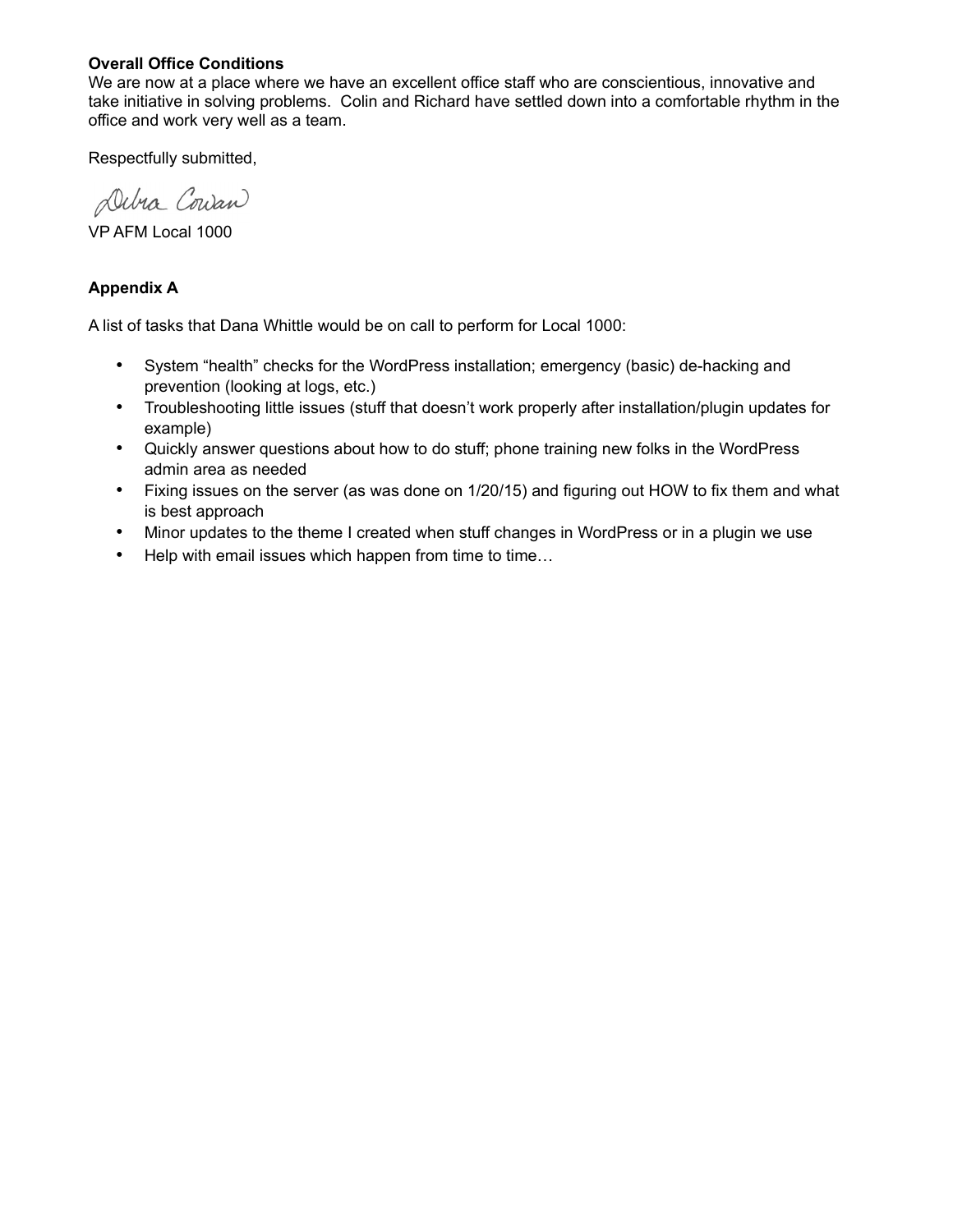#### **01/20/15**

**Accrual Basis**

| Jan - Dec 14<br>Jan - Dec 13<br>\$ Change                                                                                                   | % Change  |
|---------------------------------------------------------------------------------------------------------------------------------------------|-----------|
| <b>Ordinary Income/Expense</b>                                                                                                              |           |
| <b>Income</b>                                                                                                                               |           |
| 5000 Membership Dues & Assesmnt                                                                                                             | 58.1%     |
| 82,914.96<br>52,454.18<br>5010 · Annual Dues<br>30,460.78<br>5015 · Canadian Dues<br>0.00<br>450.00<br>$-450.00$                            | $-100.0%$ |
| 19,622.50<br>12,898.00<br>5020 · Quarterly Dues<br>6,724.50                                                                                 | 52.1%     |
| 26,037.11<br>30,774.44<br>$-4,737.33$<br>5025 · Work Dues                                                                                   | $-15.4%$  |
| 5030 · Initiation Fee<br>2,100.00<br>2,005.00<br>95.00                                                                                      | 4.7%      |
| 440.00<br>275.00<br>165.00<br>5035 · Re-Instatement Fees                                                                                    | 60.0%     |
| 5040 Work Dues Equiv Donation<br>1,268.92<br>326.00<br>942.92                                                                               | 289.2%    |
| 5045 - Individual Donations                                                                                                                 |           |
| $-597.00$<br>0.00<br>597.00<br>$-100.0\%$<br>5046 Amy Gift Donation                                                                         |           |
| 0.00<br>0.00<br>0.00<br>5049 Deportree Memorial Donate                                                                                      | 0.0%      |
| Total 5045 - Individual Donations<br>597.00<br>$-597.00$<br>0.00                                                                            | $-100.0%$ |
| 105.00<br>75.00<br>30.00<br>5050 · Joe Hill Educational Fund                                                                                | 40.0%     |
| 4,425.00<br>0.00<br>4,425.00<br>5060 Member Retreat Reg                                                                                     | 100.0%    |
| 136,913.49<br>99,854.62<br>37,058.87<br>Total 5000 · Membership Dues & Assesmnt                                                             | 37.1%     |
| <b>Total Income</b><br>136,913.49<br>99,854.62<br>37,058.87                                                                                 | 37.1%     |
| 99,854.62<br><b>Gross Profit</b><br>136,913.49<br>37,058.87                                                                                 | 37.1%     |
| <b>Expense</b><br>6000 · Payroll and Allowances<br>6005 · Payroll Expenses<br>38.647.10<br>385.68<br>6006 · Salaries<br>38,261.42           | 1.0%      |
| 100.0%<br>0.00<br>$-304.00$<br>304.00<br>6007 · Bonus                                                                                       |           |
| 506.2%<br>3,697.57<br>610.00<br>3,087.57<br>6005 · Payroll Expenses - Other                                                                 |           |
| 42,344.67<br>3,777.25<br>38,567.42<br>Total 6005 · Payroll Expenses                                                                         | 9.8%      |
| 6025 Officer Salaries<br>0.00<br>100.0%<br>1.00<br>1.00<br>6026 · President<br>1.00<br>100.0%<br>0.00<br>1.00<br>6027 · Secretary Treasurer |           |
| 2.00<br>0.00<br>2.00<br>Total 6025 · Officer Salaries                                                                                       | 100.0%    |
| 0.00<br>200.00<br>$-200.00$<br>6000 · Payroll and Allowances - Other                                                                        | $-100.0%$ |
| 42,346.67<br>38,767.42<br>3,579.25<br>Total 6000 · Payroll and Allowances                                                                   | 9.2%      |
| 6100 - Payroll Taxes<br>385.60<br>6105 · Employer Payroll Taxes<br>4,088.30<br>3,702.70                                                     | 10.4%     |
| 4,088.30<br>3,702.70<br>385.60<br>Total 6100 · Payroll Taxes                                                                                | 10.4%     |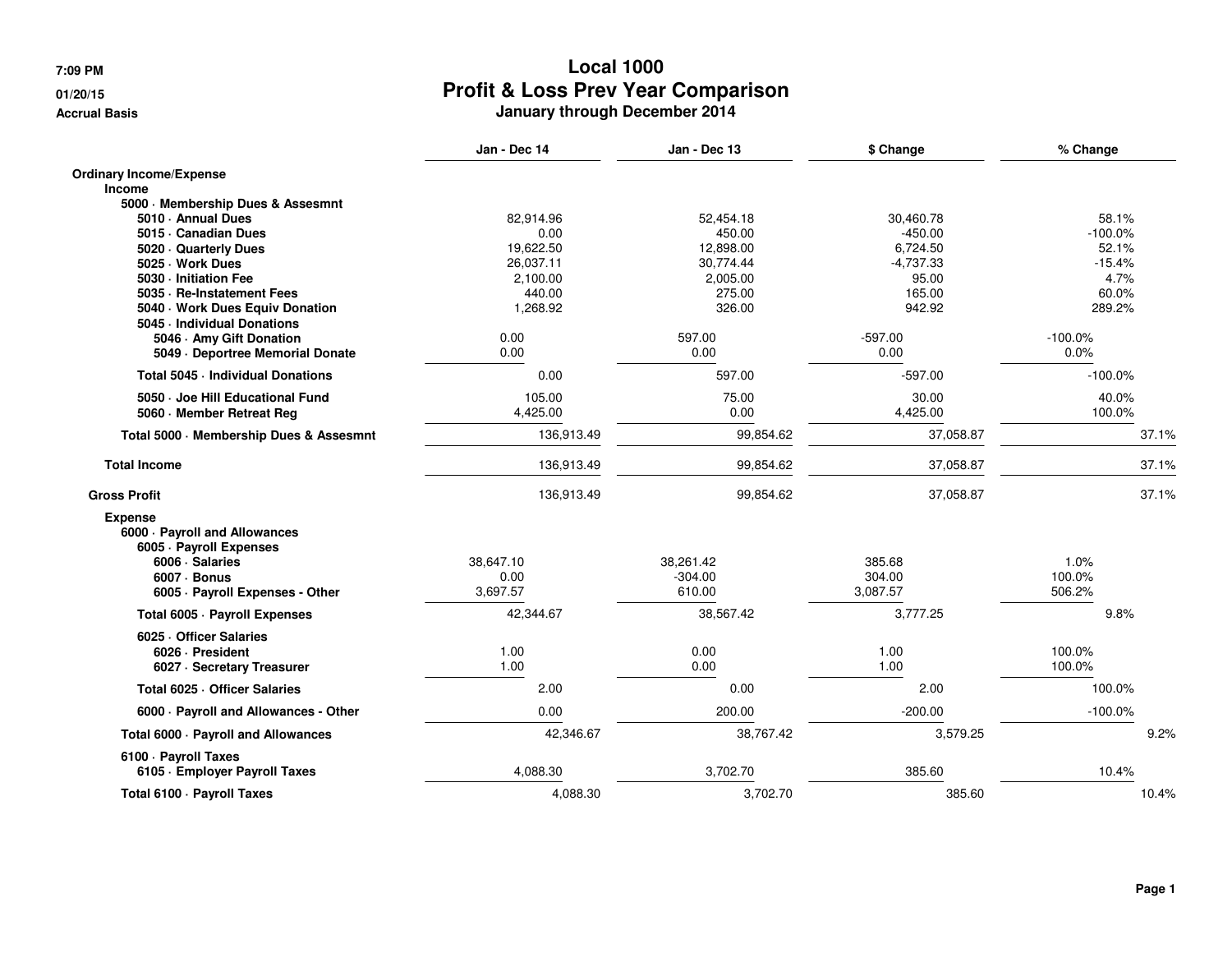#### **01/20/15**

**Accrual Basis**

|                                                                                                                                                                                       | Jan - Dec 14                                     | Jan - Dec 13                                 | \$ Change                                           | % Change                                             |
|---------------------------------------------------------------------------------------------------------------------------------------------------------------------------------------|--------------------------------------------------|----------------------------------------------|-----------------------------------------------------|------------------------------------------------------|
| 6200 · Employee Benefits<br>$6205 \cdot$ Health<br>6210 · Pension                                                                                                                     | 500.00<br>3,811.76                               | 1,668.58<br>3,676.65                         | $-1,168.58$<br>135.11                               | $-70.0%$<br>3.7%                                     |
| Total 6200 - Employee Benefits                                                                                                                                                        | 4,311.76                                         | 5,345.23                                     | $-1,033.47$                                         | $-19.3%$                                             |
| 6300 Occupancy<br>6305 · Rent                                                                                                                                                         | 6,000.00                                         | 6,000.00                                     | 0.00                                                | 0.0%                                                 |
| Total 6300 · Occupancy                                                                                                                                                                | 6,000.00                                         | 6,000.00                                     | 0.00                                                | 0.0%                                                 |
| 6400 · Telecommunications<br>6405 · Telephone                                                                                                                                         | 1,618.93                                         | 1,569.80                                     | 49.13                                               | 3.1%                                                 |
| Total 6400 · Telecommunications                                                                                                                                                       | 1,618.93                                         | 1,569.80                                     | 49.13                                               | 3.1%                                                 |
| 6500 - Printing<br>6505 · Stationery<br>6510 Checks and Deposit Slips<br>6525 · Newsletter<br>6340 Mailing Services Newslettr<br>6530 Design Newsletter<br>6535 - Printing Newsletter | 0.00<br>195.95<br>1,546.88<br>450.00<br>1,718.90 | 728.00<br>0.00<br>580.36<br>530.00<br>819.08 | $-728.00$<br>195.95<br>966.52<br>$-80.00$<br>899.82 | $-100.0\%$<br>100.0%<br>166.5%<br>$-15.1%$<br>109.9% |
| 6525 · Newsletter - Other                                                                                                                                                             | 0.00                                             | 765.00                                       | $-765.00$                                           | $-100.0\%$                                           |
| Total 6525 · Newsletter                                                                                                                                                               | 3,715.78                                         | 2,694.44                                     | 1,021.34                                            | 37.9%                                                |
| Total 6500 · Printing                                                                                                                                                                 | 3,911.73                                         | 3,422.44                                     | 489.29                                              | 14.3%                                                |
| 6600 - Postage & Shipping<br>6605 · Postage<br>6610 · Shipping                                                                                                                        | 1,172.12<br>31.64                                | 1,551.79<br>176.88                           | $-379.67$<br>$-145.24$                              | $-24.5%$<br>$-82.1%$                                 |
| Total 6600 · Postage & Shipping                                                                                                                                                       | 1,203.76                                         | 1,728.67                                     | $-524.91$                                           | $-30.4%$                                             |
| 6700 Office<br>6710 Office Supplies<br>6720 · Bank Charges                                                                                                                            | 423.15                                           | 562.67                                       | $-139.52$                                           | $-24.8%$                                             |
| 6725 · Bank Service Charge<br>6726 · Bank Svc Charge Foreign<br>6727 · CAD to USD (exchange rate)                                                                                     | 53.20<br>91.71<br>74.75                          | 110.78<br>88.37<br>0.00                      | $-57.58$<br>3.34<br>74.75                           | $-52.0%$<br>3.8%<br>100.0%                           |
| Total 6720 · Bank Charges                                                                                                                                                             | 219.66                                           | 199.15                                       | 20.51                                               | 10.3%                                                |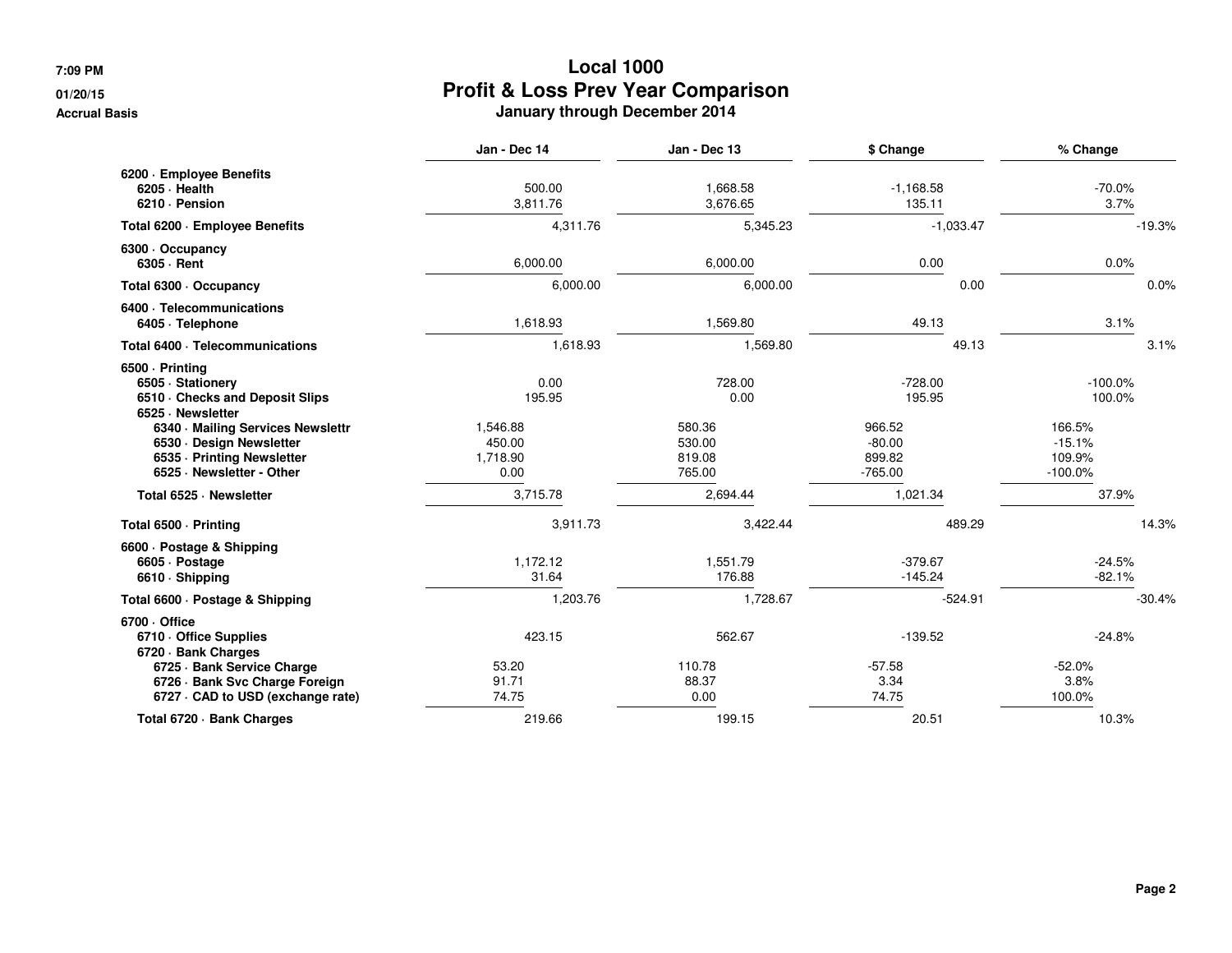#### **01/20/15**

**Accrual Basis**

|                                            | Jan - Dec 14 | Jan - Dec 13 | \$ Change   | % Change   |
|--------------------------------------------|--------------|--------------|-------------|------------|
| 6730 - Merchant Account Fees               | 86.23        | 1.468.40     | $-1.382.17$ | $-94.1%$   |
| 6740 · Paypal                              | 2.351.11     | 1,638.82     | 712.29      | 43.5%      |
| 6745 · Stripe fees                         | 46.48        | 0.00         | 46.48       | 100.0%     |
| $6750 \cdot Square$                        | 52.32        | 0.00         | 52.32       | 100.0%     |
| 6770 Dues and Subscriptions                | 381.26       | 121.00       | 260.26      | 215.1%     |
| 6780 · Taxes - Sales Tax                   | 289.84       | 184.47       | 105.37      | 57.1%      |
| 6785 · Taxes - Tax Fee                     | 0.00         | 850.00       | -850.00     | $-100.0\%$ |
| 6795 - Reconciliation Discrepancies        | 0.00         | 0.00         | 0.00        | 0.0%       |
| Total 6700 · Office                        | 3,850.05     | 5,024.51     | $-1,174.46$ | $-23.4%$   |
| 6900 - Accounting                          |              |              |             |            |
| 6910 · Bookkeeping & Accounting            | 0.00         | 1,330.00     | $-1,330.00$ | $-100.0\%$ |
| 6911 · Prof. Fees (1099-MISC tracking)     | 4.000.00     | 0.00         | 4,000.00    | 100.0%     |
| Total 6900 · Accounting                    | 4,000.00     | 1,330.00     | 2,670.00    | 200.8%     |
| 7100 · Computer<br>7110 - Computer Related |              |              |             |            |
| 7121 · Software                            | 852.48       | 313.11       | 539.37      | 172.3%     |
| 7130 · Backup service                      | 56.99        | 169.09       | $-112.10$   | $-66.3%$   |
| 7131 - Internet Service                    | 0.00         | 109.75       | $-109.75$   | $-100.0\%$ |
| 7140 Computer support/repair               | 87.09        | 0.00         | 87.09       | 100.0%     |
| 7110 - Computer Related - Other            | 0.00         | 87.09        | $-87.09$    | $-100.0%$  |
| Total 7110 · Computer Related              | 996.56       | 679.04       | 317.52      | 46.8%      |
| 7150 · Website                             |              |              |             |            |
| 7155 Web Design                            | 500.00       | 3,000.00     | $-2,500.00$ | $-83.3%$   |
| 7156 - Website Services                    | 765.14       | 267.38       | 497.76      | 186.2%     |
| 7150 Website - Other                       | 14.00        | 211.99       | $-197.99$   | $-93.4%$   |
| Total 7150 · Website                       | 1,279.14     | 3,479.37     | $-2,200.23$ | $-63.2%$   |
| Total 7100 · Computer                      | 2,275.70     | 4,158.41     | $-1,882.71$ | $-45.3%$   |
| 7200 - Insurance                           |              |              |             |            |
| 7215 Disability Insurance                  | 114.41       | $-8.23$      | 122.64      | 1,490.2%   |
| 7220 · Work Comp                           | 450.19       | 338.87       | 111.32      | 32.9%      |
| Total 7200 · Insurance                     | 564.60       | 330.64       | 233.96      | 70.8%      |
| 7300 - Conference & Exec Meetings          |              |              |             |            |
| 7305 - Airfare                             | 3,267.21     | 4,354.85     | $-1,087.64$ | $-25.0%$   |
| 7310 · Conference Fees                     | 678.75       | 792.50       | $-113.75$   | $-14.4%$   |
| 7315 - Lodging                             | 2,689.41     | 2,318.28     | 371.13      | 16.0%      |
| 7320 · Meals                               | 162.40       | 505.46       | $-343.06$   | $-67.9%$   |
| 7330 · Parking                             | 32.00        | 133.00       | $-101.00$   | $-75.9%$   |
| 7335 Ground transportation                 | 2,173.45     | 708.48       | 1,464.97    | 206.8%     |
| 7340 · Per Diem                            | 1,402.23     | 1,168.00     | 234.23      | 20.1%      |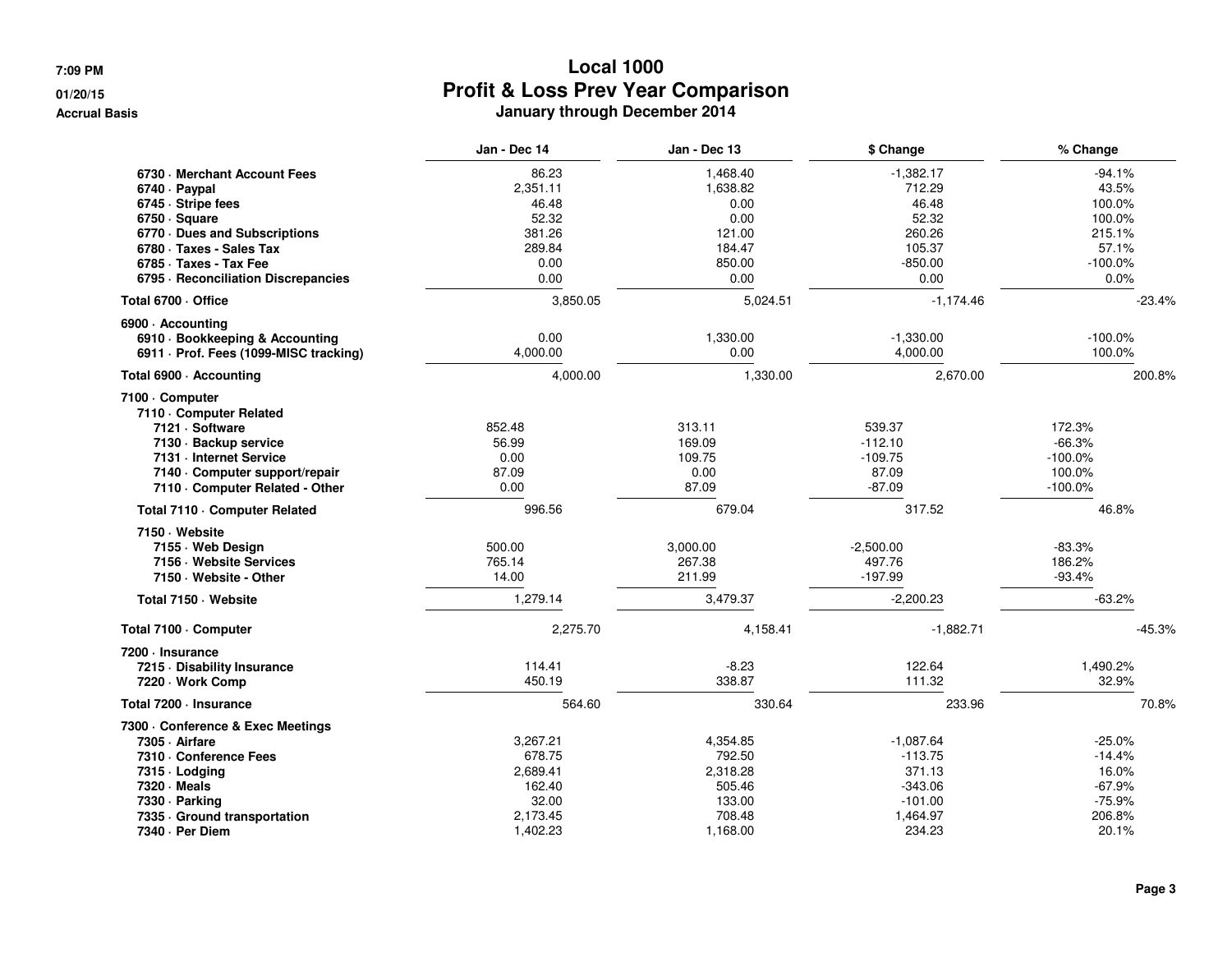### **01/20/15**

**Accrual Basis**

|                                                                                                                             | Jan - Dec 14                            | Jan - Dec 13                            | \$ Change                                  | % Change                               |
|-----------------------------------------------------------------------------------------------------------------------------|-----------------------------------------|-----------------------------------------|--------------------------------------------|----------------------------------------|
| 7345 · SFZ (Showcase Free Zone)<br>7300 · Conference & Exec Meetings - Other                                                | 111.56<br>158.00                        | 87.71<br>0.00                           | 23.85<br>158.00                            | 27.2%<br>100.0%                        |
| Total 7300 · Conference & Exec Meetings                                                                                     | 10,675.01                               | 10,068.28                               | 606.73                                     | 6.0%                                   |
| 7350 Member Gatherings<br>7355 Gathering Travel<br>7365 · Gathering Lodging<br>7370 - Gathering Honoraria                   | 1,210.18<br>3,009.00<br>600.00          | 0.00<br>0.00<br>0.00                    | 1,210.18<br>3,009.00<br>600.00             | 100.0%<br>100.0%<br>100.0%             |
| Total 7350 - Member Gatherings                                                                                              | 4,819.18                                | 0.00                                    | 4,819.18                                   | 100.0%                                 |
| 7400 AFM Per Capita Taxes<br>7500 - AFM FIF<br>7600 Donation & Contributions<br>7800 - Organizing<br>7805 Organizing Travel | 30,482.50<br>1,560.00<br>0.00<br>101.14 | 19,950.00<br>1,170.00<br>647.72<br>0.00 | 10,532.50<br>390.00<br>$-647.72$<br>101.14 | 52.8%<br>33.3%<br>$-100.0\%$<br>100.0% |
| Total 7800 Organizing                                                                                                       | 101.14                                  | 0.00                                    | 101.14                                     | 100.0%                                 |
| 8000 · Advertising/Promotion<br>8020 · Trade Show<br>8030 - Publicity                                                       | 400.00<br>36.55                         | 0.00<br>63.26                           | 400.00<br>$-26.71$                         | 100.0%<br>$-42.2%$                     |
| Total 8000 · Advertising/Promotion                                                                                          | 436.55                                  | 63.26                                   | 373.29                                     | 590.1%                                 |
| 9900 Depreciation                                                                                                           | 0.00                                    | 801.11                                  | $-801.11$                                  | $-100.0\%$                             |
| <b>Total Expense</b>                                                                                                        | 122,245.88                              | 104,080.19                              | 18,165.69                                  | 17.5%                                  |
| <b>Net Ordinary Income</b>                                                                                                  | 14,667.61                               | $-4,225.57$                             | 18,893.18                                  | 447.1%                                 |
| <b>Other Income/Expense</b><br><b>Other Income</b><br>5100 · Investment Income<br>5105 · Bank Interest                      | 3.17                                    | 12.09                                   | $-8.92$                                    | $-73.8%$                               |
| Total 5100 · Investment Income                                                                                              | 3.17                                    | 12.09                                   | $-8.92$                                    | $-73.8%$                               |
| 5500 Other Income                                                                                                           | $-8.15$                                 | 0.00                                    | $-8.15$                                    | $-100.0%$                              |
| <b>Total Other Income</b>                                                                                                   | $-4.98$                                 | 12.09                                   | $-17.07$                                   | $-141.2%$                              |
| <b>Net Other Income</b>                                                                                                     | $-4.98$                                 | 12.09                                   | $-17.07$                                   | $-141.2%$                              |
| <b>Net Income</b>                                                                                                           | 14,662.63                               | $-4,213.48$                             | 18,876.11                                  | 448.0%                                 |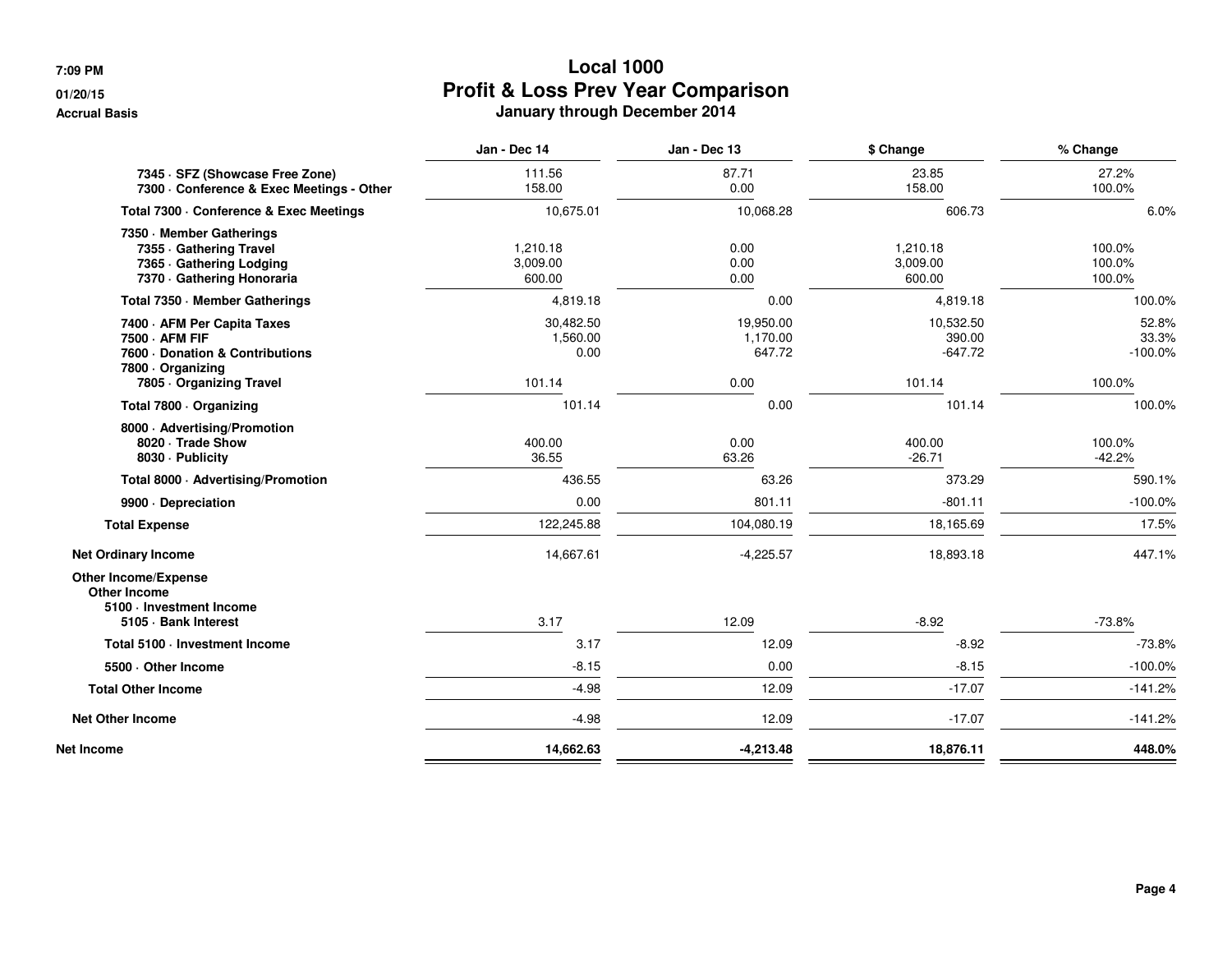**9:28 AM**

**01/21/15**

**Cash Basis**

# **Local 1000 Balance Sheet Prev Year Comparison As of December 31, 2014**

|                                                                | Dec 31, 14   | Dec 31, 13   | \$ Change   | % Change   |
|----------------------------------------------------------------|--------------|--------------|-------------|------------|
| <b>ASSETS</b>                                                  |              |              |             |            |
| <b>Current Assets</b>                                          |              |              |             |            |
| <b>Checking/Savings</b>                                        |              |              |             |            |
| 1000 · Cash<br>1005 · "199"                                    | 0.00         | 284.27       | $-284.27$   | $-100.0\%$ |
| 1010 Amalgamated Bank - primary                                | 10,235.15    | 14,926.93    | $-4,691.78$ | $-31.4%$   |
| 1015 Amalgamated Savings ERF                                   | 1,680.75     | 2,677.58     | $-996.83$   | $-37.2%$   |
| 1020 Greenfield Savings                                        | 1,637.89     | 371.84       | 1,266.05    | 340.5%     |
| 1025 - Petty Cash                                              | 300.00       | 100.00       | 200.00      | 200.0%     |
| Total 1000 · Cash                                              | 13,853.79    | 18,360.62    | $-4,506.83$ | $-24.6%$   |
| <b>Total Checking/Savings</b>                                  | 13,853.79    | 18,360.62    | $-4,506.83$ | $-24.6%$   |
| <b>Accounts Receivable</b>                                     |              |              |             |            |
| 3400 · Accounts Receivable                                     | $-11,000.89$ | $-12,730.98$ | 1,730.09    | 13.6%      |
| <b>Total Accounts Receivable</b>                               | $-11,000.89$ | $-12,730.98$ | 1,730.09    | 13.6%      |
| <b>Other Current Assets</b><br>1900 - Undeposited Funds        | 1,243.87     | 2,723.00     | $-1,479.13$ | $-54.3%$   |
| <b>Total Other Current Assets</b>                              | 1,243.87     | 2,723.00     | $-1,479.13$ | $-54.3%$   |
| <b>Total Current Assets</b>                                    | 4,096.77     | 8,352.64     | $-4,255.87$ | $-51.0%$   |
| <b>TOTAL ASSETS</b>                                            | 4,096.77     | 8,352.64     | $-4,255.87$ | $-51.0%$   |
| <b>LIABILITIES &amp; EQUITY</b>                                |              |              |             |            |
| <b>Liabilities</b>                                             |              |              |             |            |
| <b>Current Liabilities</b><br><b>Other Current Liabilities</b> |              |              |             |            |
| 3500 Other Liabilities                                         |              |              |             |            |
| 3515 AFM Legislative Action Fund                               | 25.00        | 105.00       | $-80.00$    | -76.2%     |
| 3520 · ERF - tracking                                          | 6,326.20     | 6,464.95     | $-138.75$   | $-2.2%$    |
| 3525 · Member Overpayments                                     | 45.00        | 0.00         | 45.00       | 100.0%     |
| 3530 - Payroll Liabilities                                     | 3,028.37     | 1,684.08     | 1,344.29    | 79.8%      |
| 3535 - Joe Hill Ed. Fund Tracking Acct                         | 37.00        | 0.00         | 37.00       | 100.0%     |
| Total 3500 · Other Liabilities                                 | 9,461.57     | 8,254.03     | 1,207.54    | 14.6%      |
| <b>Total Other Current Liabilities</b>                         | 9,461.57     | 8,254.03     | 1,207.54    | 14.6%      |
| <b>Total Current Liabilities</b>                               | 9,461.57     | 8,254.03     | 1,207.54    | 14.6%      |
| <b>Total Liabilities</b>                                       | 9,461.57     | 8,254.03     | 1,207.54    | 14.6%      |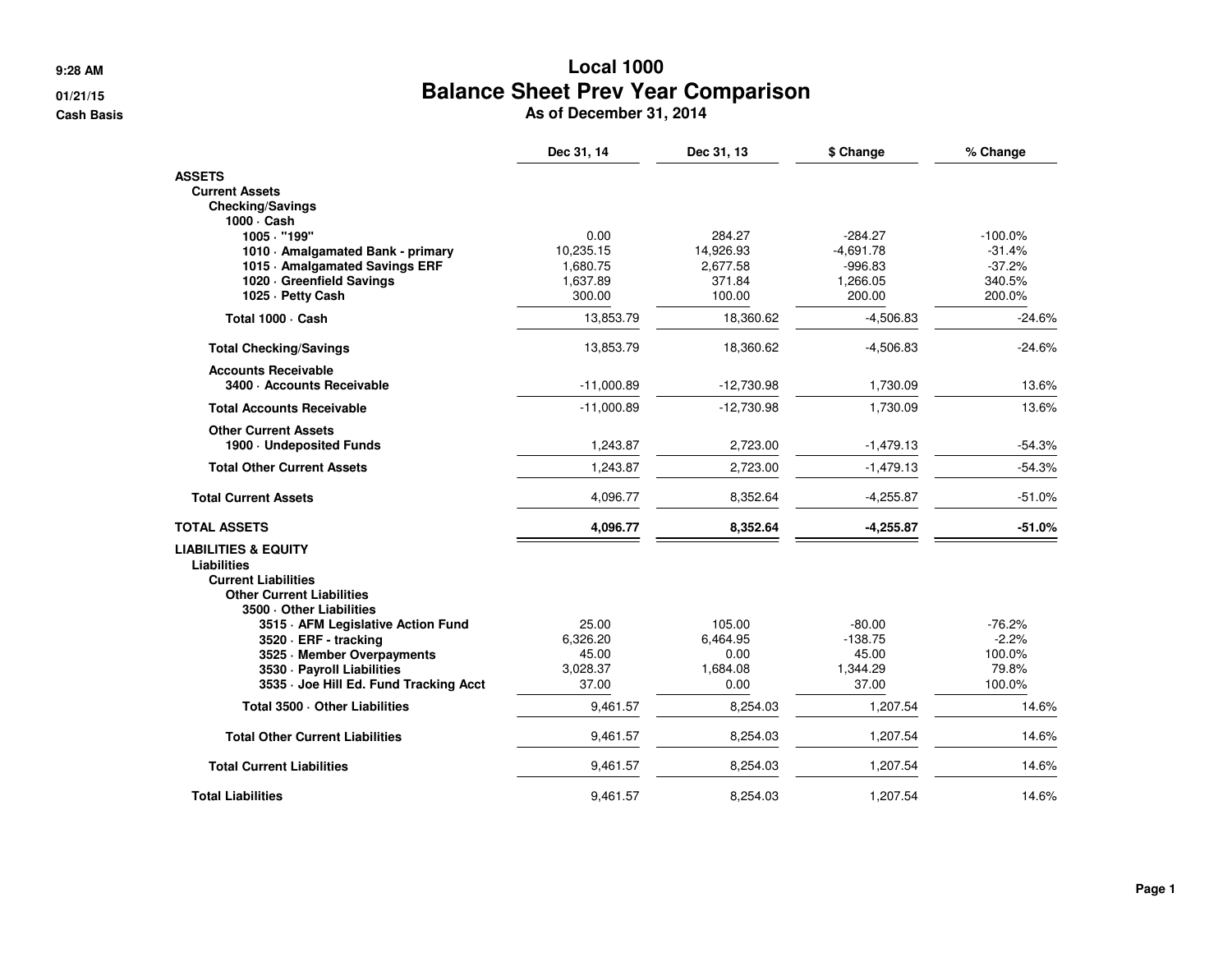**9:28 AM**

**01/21/15Cash Basis**

# **Local 1000 Balance Sheet Prev Year Comparison As of December 31, 2014**

|                            | Dec 31, 14  | Dec 31, 13  | \$ Change   | % Change    |
|----------------------------|-------------|-------------|-------------|-------------|
| Equity                     |             |             |             |             |
| 4005 · Retained Earnings   | 98.61       | 6.545.10    | $-6.446.49$ | $-98.5%$    |
| Net Income                 | $-5.463.41$ | $-6.446.49$ | 983.08      | 15.3%       |
| <b>Total Equity</b>        | $-5.364.80$ | 98.61       | $-5.463.41$ | $-5.540.4%$ |
| TOTAL LIABILITIES & EQUITY | 4.096.77    | 8.352.64    | $-4.255.87$ | $-51.0%$    |
|                            |             |             |             |             |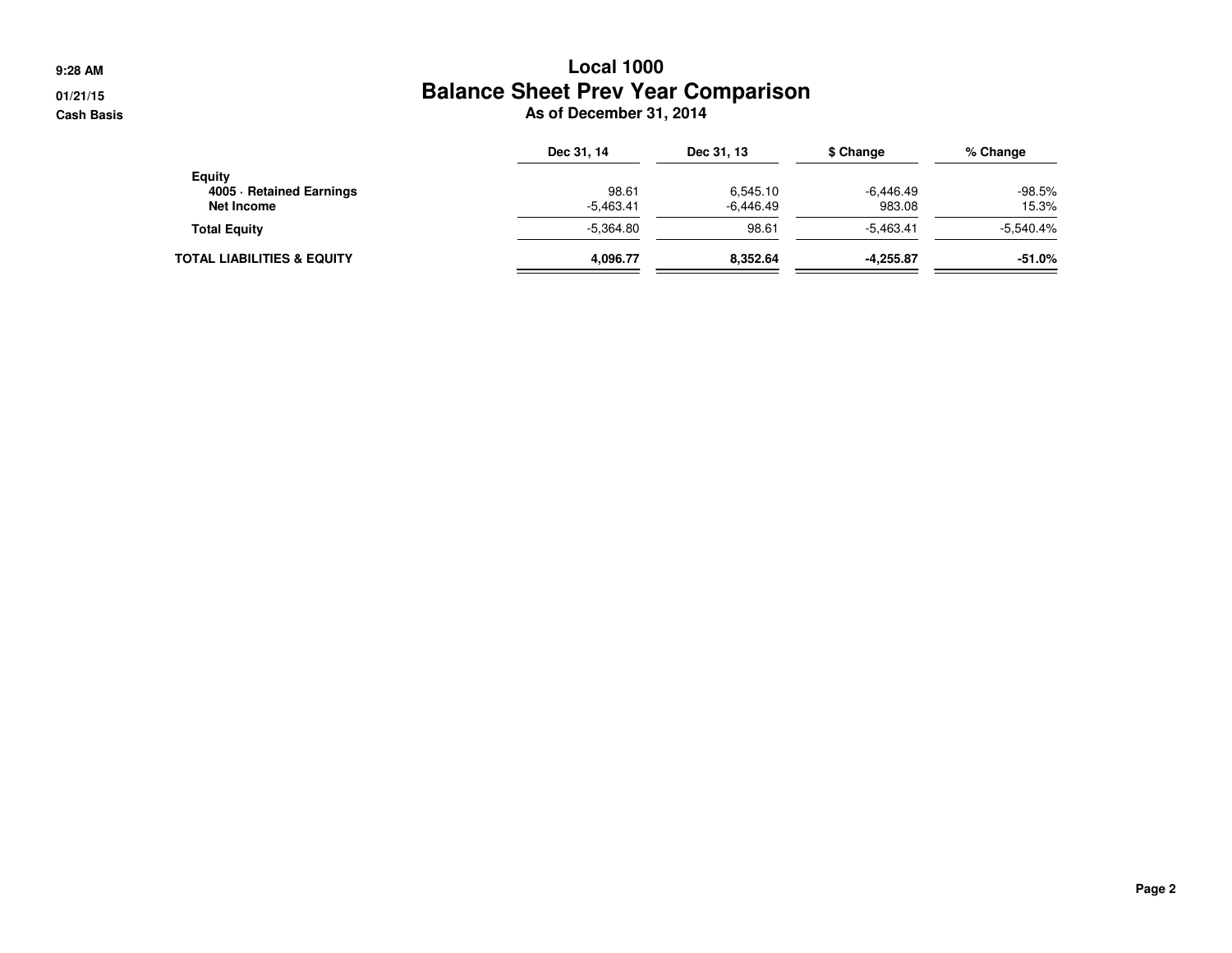**7:04 PM**

#### **01/20/15**

**Accrual Basis**

# **Local 1000 Balance Sheet Prev Year Comparison**<br> **As of December 31, 2014**<br> **As of December 31, 2014**

|                                                                              | Dec 31, 14         | Dec 31, 13       | \$ Change          | % Change         |
|------------------------------------------------------------------------------|--------------------|------------------|--------------------|------------------|
| <b>ASSETS</b>                                                                |                    |                  |                    |                  |
| <b>Current Assets</b>                                                        |                    |                  |                    |                  |
| <b>Checking/Savings</b>                                                      |                    |                  |                    |                  |
| 1000 · Cash                                                                  |                    |                  |                    |                  |
| 1005 · "199"                                                                 | 0.00               | 284.27           | $-284.27$          | $-100.0%$        |
| 1010 · Amalgamated Bank - primary                                            | 10,235.15          | 14,926.93        | $-4,691.78$        | $-31.4%$         |
| 1015 Amalgamated Savings ERF                                                 | 1,680.75           | 2,677.58         | $-996.83$          | $-37.2%$         |
| 1020 Greenfield Savings<br>1025 - Petty Cash                                 | 1,637.89<br>300.00 | 371.84<br>100.00 | 1,266.05<br>200.00 | 340.5%<br>200.0% |
|                                                                              |                    |                  |                    |                  |
| Total 1000 · Cash                                                            | 13,853.79          | 18,360.62        | $-4,506.83$        | $-24.6%$         |
| <b>Total Checking/Savings</b>                                                | 13,853.79          | 18,360.62        | $-4,506.83$        | $-24.6%$         |
| <b>Accounts Receivable</b><br>3400 - Accounts Receivable                     | 20,679.13          | $-1,177.00$      | 21,856.13          | 1,856.9%         |
|                                                                              |                    |                  |                    |                  |
| <b>Total Accounts Receivable</b>                                             | 20,679.13          | $-1,177.00$      | 21,856.13          | 1,856.9%         |
| <b>Other Current Assets</b><br>1900 - Undeposited Funds                      | 1,243.87           | 2,723.00         | $-1,479.13$        | $-54.3%$         |
| <b>Total Other Current Assets</b>                                            | 1,243.87           | 2,723.00         | $-1,479.13$        | $-54.3%$         |
| <b>Total Current Assets</b>                                                  | 35,776.79          | 19,906.62        | 15,870.17          | 79.7%            |
| TOTAL ASSETS                                                                 | 35,776.79          | 19,906.62        | 15,870.17          | 79.7%            |
| <b>LIABILITIES &amp; EQUITY</b><br>Liabilities<br><b>Current Liabilities</b> |                    |                  |                    |                  |
| <b>Other Current Liabilities</b>                                             |                    |                  |                    |                  |
| 3500 Other Liabilities                                                       | 25.00              | 105.00           | $-80.00$           | $-76.2%$         |
| 3515 AFM Legislative Action Fund<br>3520 · ERF - tracking                    | 6,326.20           | 6,464.95         | $-138.75$          | $-2.2%$          |
| 3525 · Member Overpayments                                                   | 45.00              | 0.00             | 45.00              | 100.0%           |
| 3530 - Payroll Liabilities                                                   | 3.028.37           | 1,684.08         | 1,344.29           | 79.8%            |
| 3535 - Joe Hill Ed. Fund Tracking Acct                                       | 37.00              | 0.00             | 37.00              | 100.0%           |
| Total 3500 · Other Liabilities                                               | 9,461.57           | 8,254.03         | 1,207.54           | 14.6%            |
| <b>Total Other Current Liabilities</b>                                       | 9,461.57           | 8,254.03         | 1,207.54           | 14.6%            |
| <b>Total Current Liabilities</b>                                             | 9,461.57           | 8,254.03         | 1,207.54           | 14.6%            |
| <b>Total Liabilities</b>                                                     | 9,461.57           | 8,254.03         | 1,207.54           | 14.6%            |